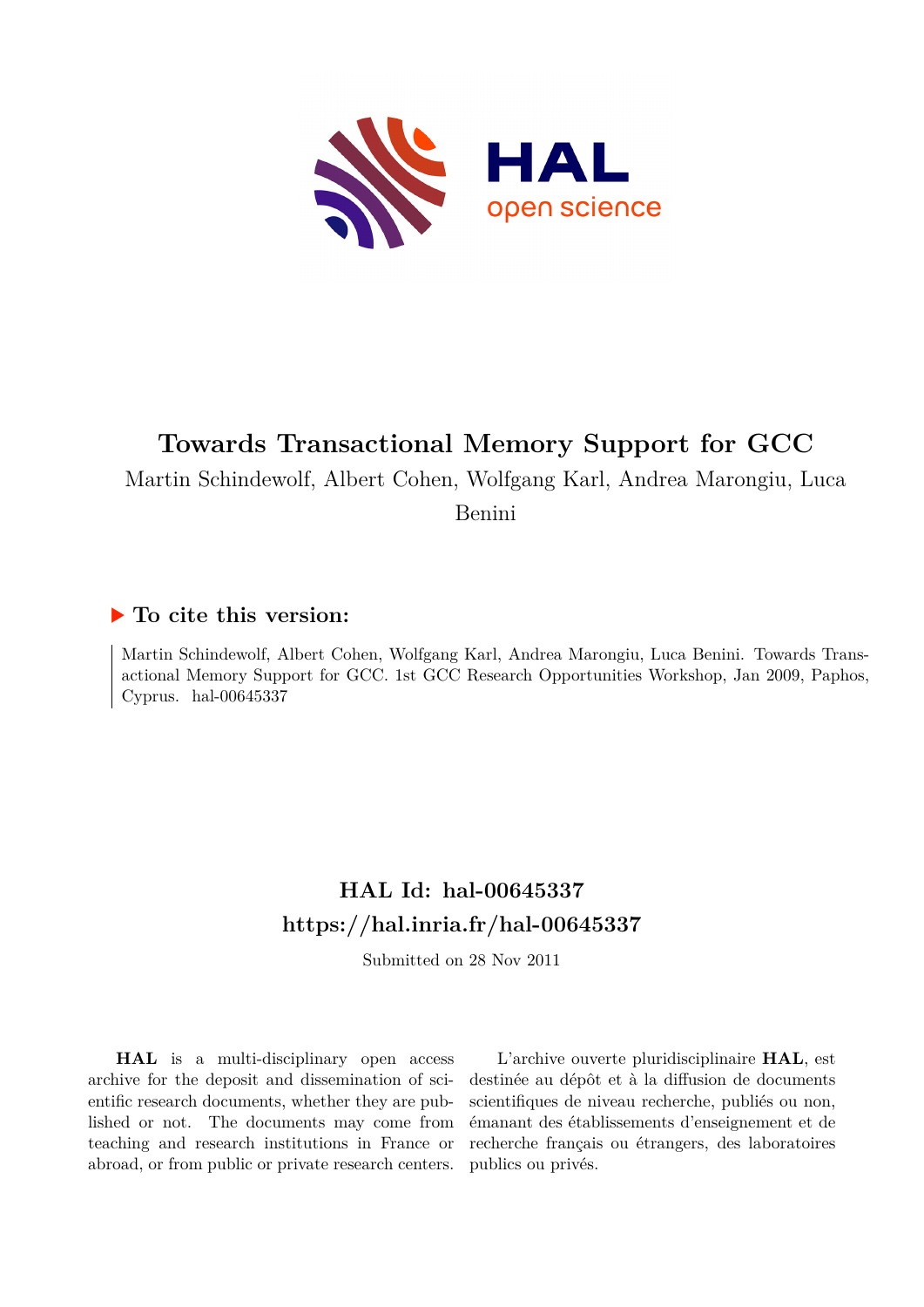## Towards Transactional Memory Support for GCC

Martin Schindewolf<sup>1</sup>, Albert Cohen<sup>2</sup>, Wolfgang Karl<sup>1</sup>, Andrea Marongiu<sup>3</sup>, and Luca Benini<sup>3</sup>

> $^{\rm 1}$ Institut für Technische Informatik Zirkel 2 76131 Karlsruhe, Germany  $2$  INRIA Saclay – Île-de-France Parc Orsay Université 4 rue Jacques Monod 91893 Orsay Cedex, France  $^3\,$  DEIS – University of Bologna Via Risorgimento 2 40136 Bologna, Italy {schindew,karl}@ira.uka.de {Albert.Cohen}@inria.fr {a.marongiu,luca.benini}@unibo.it

Abstract. Transactional memory is a parallel programming model providing many advantages over lock-based concurrency. It is one important attempt to exploit the potential of multicore architectures while preserving software development productivity. This paper describes the design of a transactional memory extension for GCC, and highlights research challenges and perspectives enabled by this design.

Key words: GCC, Transactional Memory, STM

## 1 Introduction

Despite massive investments in Transactional Memory (TM) research and development, the academic and industrial proposals have not yet converged towards a broadly accepted language semantics. This proves the vitality and originality of the ongoing research, but it delays the emergence of production-quality, TMenabled compilers and TM-based parallel applications. This is a major roadblock for wider adoption of TM mechanisms by the software industry. This in turn restricts the relevance of the few available benchmarks, impacting the methodological soundness of the majority of TM work.

This paper describes the design of a transactional extension for the C language, implemented in the GNU Compiler Collection (GCC). This design derives from the pioneering work of Intel [1]. This work has recently led to an important standardization effort let by Ali-Reza Adl-Tabatabai, from the syntax to the Application Binary Interface (ABI), through the semantics (and memory model) and interactions with existing programming languages and practices.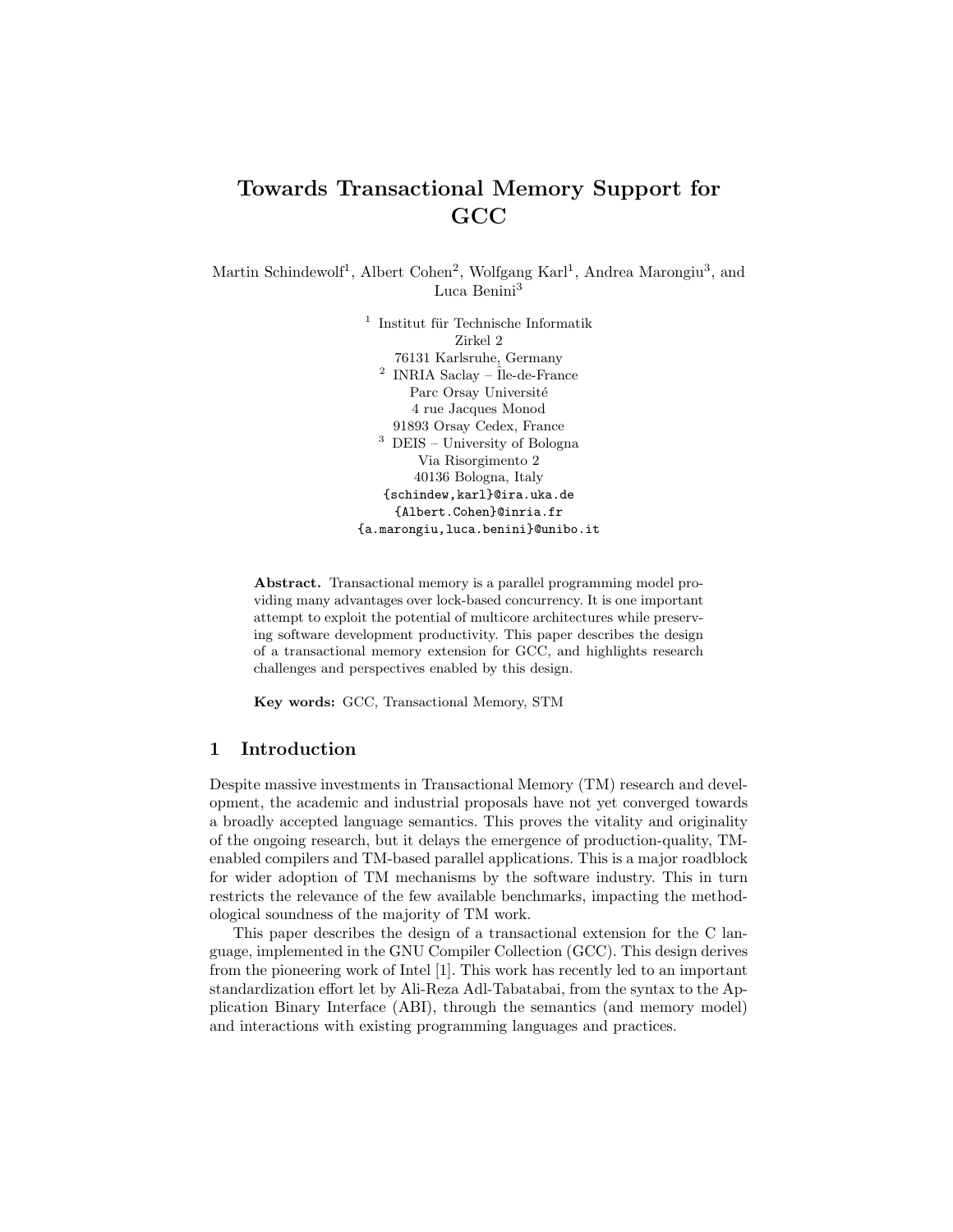#### 2 Schindewolf, Cohen, Karl, Marongiu, and Benini

Participating to this important standardization effort is a necessary step towards a mature TM technology, upon which software developers and parallel computing research depend. In this context, we highlight some important ongoing research opportunities and challenges.

Transactional memory is a set of a parallel programming construct and the accompanying programming patterns [6, 5]. It borrows database semantics, terminology and designs to address the atomic execution problem. In contrast to traditional low-level synchronization mechanisms, the programmer does not manage locks directly but relies on a more abstract, structured concept: an atomic block, hereafter called a transaction. From the programmer's point of view, atomicity is understood as two-way isolation of shared memory loads and stores within a transaction. From an implementation point of view, it allows for optimistic concurrency, with speculative conversion of the coarse-grain critical section into finer-grain, object-specific ones. The ability to correctly and efficiently transpose coarse-grain transactions into fine-grain, speculative concurrency is the key challenge for TM research and development. Both semantical and performance issues lead to a vast amount of studies and results [9]. Because of this implicit support for speculative execution, TM programming patterns generally include failure atomicity mechanisms, with programmer-controlled abort and retry constructs. These constructs are, for a part, complementary to parallel programming, and can improve the software development productivity at large.

Based on this design and implementation effort, we are conducting research on compiler optimizations to reduce the performance penalty of STM systems. We also study the potential of TM to support automatic parallelization, enhancing the support for generalized and sparse reductions in the automatic parallelization pass of GCC.

The structure of the paper is the following. Section 2 discusses related work in the area of compiler support for transactional memory. Section 3 presents the design and implementation in GCC; it also reviews ongoing research and development regarding TM-aware and TM-specific compiler optimizations. Section 4 discusses more long term research opportunities, before we come to some preliminary conclusions in Section 5.

## 2 Related Work

Let us discuss the most closely related work, starting with the papers that influenced our semantical choices and compilation strategy. This paper studies TM in the context of unmanaged languages only, with a word-based instrumentation of shared memory accesses in transactions. In this context, it is also natural to assume weak isolation of transactions with respect to non-transactional code; this comes with obvious limitations in terms of concurrency guarantees and cooperation with legacy code [9].

Many semantical variants of transactions have been proposed and investigated. The baseline semantics in our design is the one of a critical section guarded by a single lock, shared by all transactions. This choice is consistent with the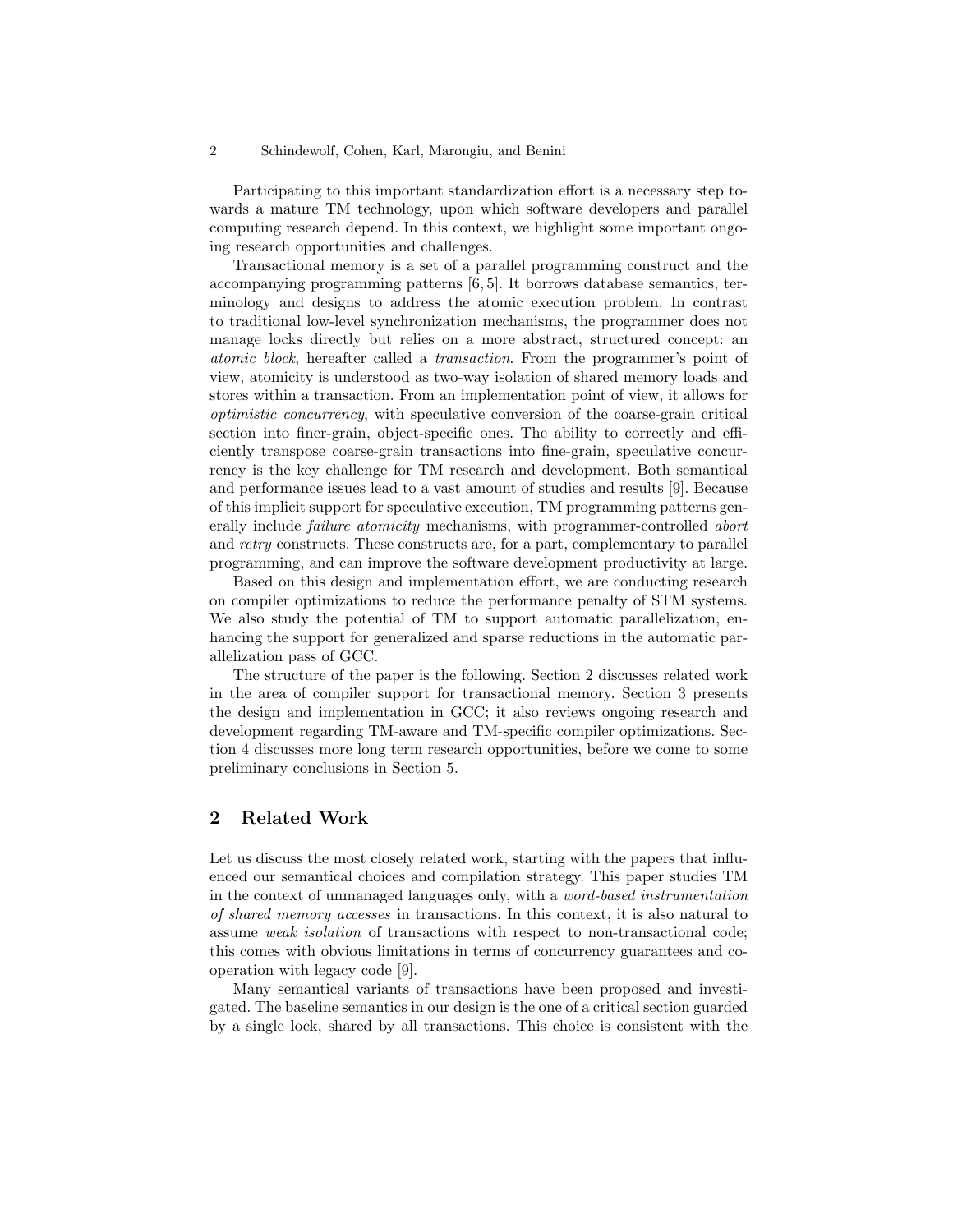original concept [6] and with most industrial designs; it offers composability and liveness guarantees, and is the only one for which a sound, intuitive and reasonably efficient weakly-consistent memory model has been proposed [10]. Our design is compatible multiple transactional memory runtimes, facilitating its adoption in research environments and leveraging existing software support.

At compile time a TM-enabled compiler substitutes accesses to shared memory inside transactions with calls to a Software Transactional Memory library (STM). This library may come with hardware support, like in the Sun Rock processor; this design is called Hybrid Transactional Memory (HTM). Those approaches differ significantly in terms of shared memory accesses overhead. In the STM approach, the role of compiler optimizations is paramount to mitigate this overhead [16].

Some researchers propose transactional memory as an enhancement to OpenMP [11, 2]. These proposals include a variety of new transactional directives, such as #pragma omp sections transaction grouping together independent sections that are treated as transactions. OpenTM [2] is implemented in GCC and supports two nesting variants: *open* and *closed* nesting. Open nesting publishes the state of an inner transaction in case the outer transaction aborts whereas closed nesting discards the changes from the inner transactions causing no side effects; open nesting allows for additional optimizations to happen at compilation and runtime, but breaks major assumption about transactional execution (it is intended for expert library developers). An extension to the omp for directive is also proposed, omp transfor, executing the loop iterations in parallel as transactions. Furthermore, the programmer may specify the scheduling of these loop iterations and enforce sequential commit of the transactions (relying on the quiescence mechanism) to enable a memory consistency behavior compatible with weakly isolated, single-lock execution  $[10]$ . Milovanović et al.  $[11]$ study the interaction between OpenMP 3.0 tasks and transactional execution. In particular, an optional list holds the shared memory locations to instrument or not instrument. This mechanism provides the programmer with a verbose yet effective means to reduce instrumentation overhead. A similar mechanism is proposed in IBM's TM-enabled XL Compiler [8]. We decided not to bind our TM extensions and compiler support to OpenMP, keeping our design as generic and simple as possible. This choice does not contradict future TM extensions of GCC's OpenMP passes and runtime.

Intel develops McRT, a runtime system for multicore architectures, which includes an STM library implementation. It comes with language and compiler support for transactions [16], and transactional versions of C library functions such as malloc and free [7]. Concluding from their experience with transactional workloads, the overhead of strong isolation [13], and the desired TM properties for the most important concurrent programming patterns, they advocate for a combination of single-lock semantics, weakly isolated transactions and weakly consistent model [10]. This combination also drives our own design as it avoids many performance pitfalls, semantical flaws and unrealistic assumptions on the compilers.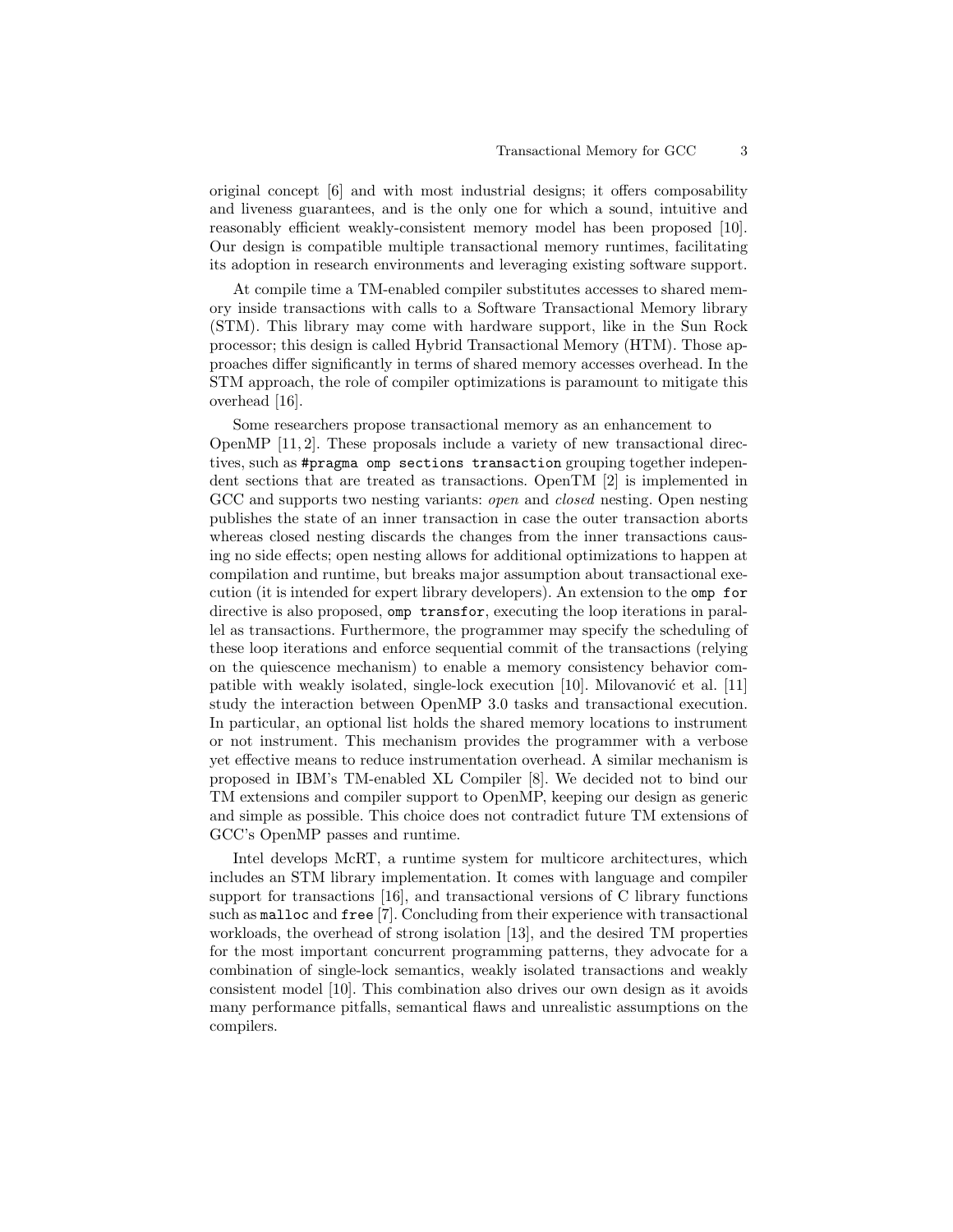4 Schindewolf, Cohen, Karl, Marongiu, and Benini

Tanger is an open source compiler framework that supports the use of transactions [4]. It is based on the LLVM (low level virtual machine) intermediate representation and generates code for the TinySTM library [15]. Further enhancements to Tanger allow the conflict detection algorithm of TinySTM to operate on objects in an unmanaged environment [12]. This project influenced our implementation and led to the selection of TinySTM as the first runtime for the TM-enabled GCC.

## 3 Design

This section presents the design decisions and additional mechanisms for TM support in GCC. One of the major design goals is to be orthogonal to other parallel programming models. Thus, the implementation is not based on OpenMP.

We wish to support the optimistic execution of transactions, in the form of the simple example in Figure 1. To make this possible in C and in GCC, several enhancements are necessary. Besides some minor modifications to the C front-end to add support for the #pragma tm atomic and \_\_tm\_abort, we implemented two compilation passes: the *expansion* and the *checkpointing* pass. New GIMPLE tree codes GTM\_TXN, GTM\_TXN\_BODY, and GTM\_RETURN are introduced while parsing the transactified source code. The construction of the control flow graph is altered according to the OpenMP scheme for atomic sections: a basic block is split everytime a GTM\_DIRECTIVE is encountered; this scheme simplifies the identification and management of transactions during the expansion pass.

```
int gvar ;
int main () {
   int a = 15;
# pragma tm atomic
{
    gvar = ++a;}
   printf ("Global<sub>\cup</sub>variable\cup%d\n",
}
```
Fig. 1. Simple example

#### 3.1 Expansion

The first pass is called  $gtm(exp. It performs the following expansion tasks:$ 

- function cloning, for all functions marked as callable from a transaction;
- recombination of the previously split basic blocks;
- instrumentation of shared-memory loads and stores with calls to the STM runtime — read or write barriers.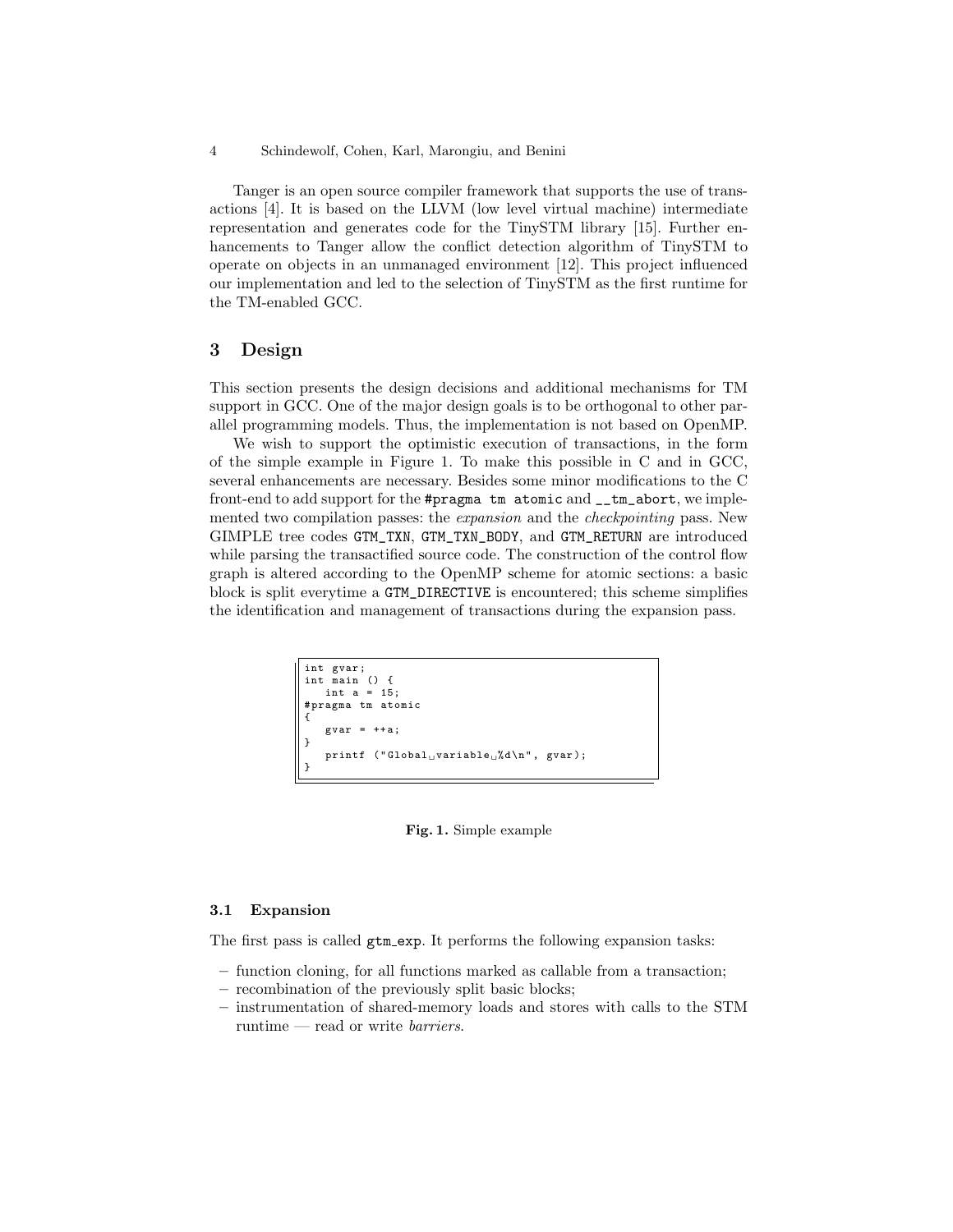We currently instrument all pointer-based accesses. GCC's escape information will be used to later restrict this instrumentation to shared locations only.

In addition, the pass checks for language restrictions that apply for transactions. For instance, invocations of \_\_tm\_abort are only valid in the scope of a transaction. To access and process transactions conveniently, a gtm\_region tree is built. The region tree facilitates the flattening of inner transactions.

#### 3.2 Checkpointing

In case a transaction is rolled back, the effects on registers and stack variables have to be undone. The procedure to revert to the architectural state before entering the transaction consists of a call to setjmp combined with saving the contents of variables. We refer to this mechanism as checkpointing. An alternative to checkpointing variables, is to copy and restore the active stack frame as described in [4]. When the transaction rolls back the old stack frame is substituted for the new one to restore the previous state. Which of the two approaches is superior depends on the use case. If many variables are live-in to the transaction, copying a continuous amount of memory is expected to be faster than copying each variable exclusively. In case the amount of live-in variables is small compared to the active stack frame, copying and replacing variables is faster. We believe that the latter use case is more common. Thus, the second compiler pass implements the checkpointing scheme similar to the one in [16]. In addition the setjmp/longjmp mechanism is used to restore the actual register file. During the compiler pass one additional basic block is introduced. This basic block is connected via the control flow so that it is executed in case of a rollback and restores the values of variables. The saving of the values (and storing them into a temporary variable) is done before calling setjmp. In order to reduce the number of copy and restore operations, only variables that are live-in to the transaction are considered. The availability of liveness information require the pass to operate on SSA-form. For a seamless integration with the previous gtm\_exp pass, the gtm\_checkpoint pass removes the marker and adds the real checkpointing scheme. The outcome of this procedure is illustrated in Figure 2: the instruction sequence before the call to setjmp captures the value of the live-in variable a and saves it into the temporary variable txn\_save\_a. In case the transaction has to roll back, the library executes a call to longjmp and returns to the location where the setjmp was called. Thus, it returns from the setjmp with a non-zero return value. Subsequently, the basic block on the right hand side of Figure 2 gets executed and the value of the variable is restored to a. The  $\Phi$  node on the next basic block merges the different versions of a.

#### 3.3 Optimizations

This paragraph outlines four opportunities and directions for optimization.

First exploiting the properties of the underlying intermediate representation gives some benefits in terms of readability of the source code and introduced temporary variables. For instance, GIMPLE, the intermediate representation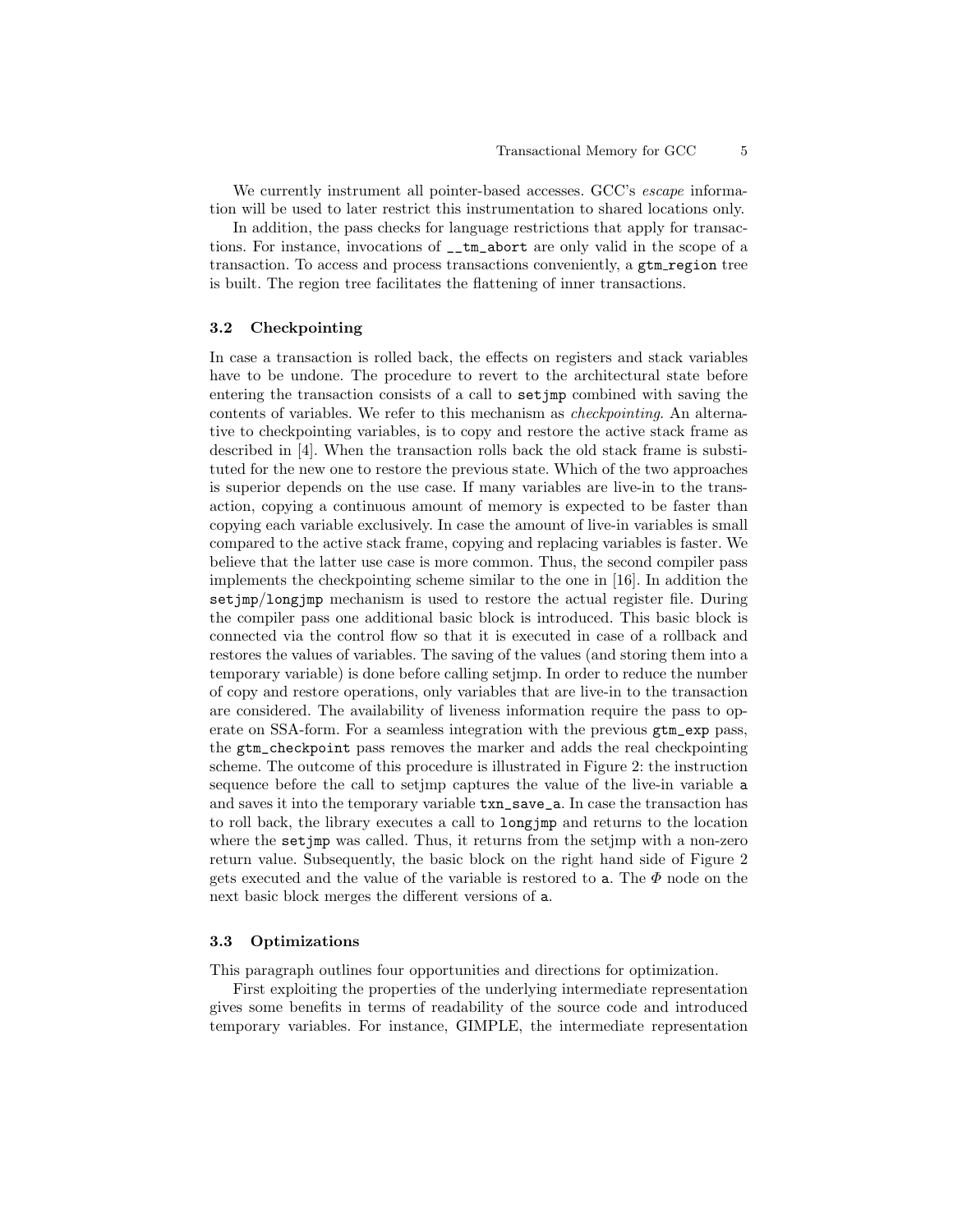6 Schindewolf, Cohen, Karl, Marongiu, and Benini



Fig. 2. Checkpointing mechanism after the gtm\_checkpoint pass.

the gtm passes operate on, distinguishes between memory and register loads and stores. Thus, a variable living in memory needs to be loaded into a register prior to being used. Thus, all memory loads are already assigned to a temporary variable on GIMPLE. In order to reduce the number of introduced temporaries, the existing loads and stores could be directly substituted by calls to the STM runtime, reducing the number of temporary variables and, so, the work of optimizers that eliminate temporaries.

Second the STM barriers, represented as builtins (or intrinsics), should make use of the attributes provided within GCC. For all builtin attributes are set in order to allow optimizers to determine the amount of valid optimizations. The current approach is to set attribute ATTR\_NO\_THROW\_LIST for all barriers. Relaxing this conservative choice for stm\_load barriers to ATTR\_PURE\_NO\_THROW\_LIST seems promising to enable few optimizations while preserving the correctness of the optimized code. Not all STM barriers qualify for relaxed attributes. For instance the stm\_start and stm\_commit-barriers enclosing the body of a transaction, are to remain as strict as possible. Otherwise, optimizers, such as the store sinking or load hoisting optimizers may sink stores out of transactions and loads into them, thus. Both optimizations potentially violate the intention of the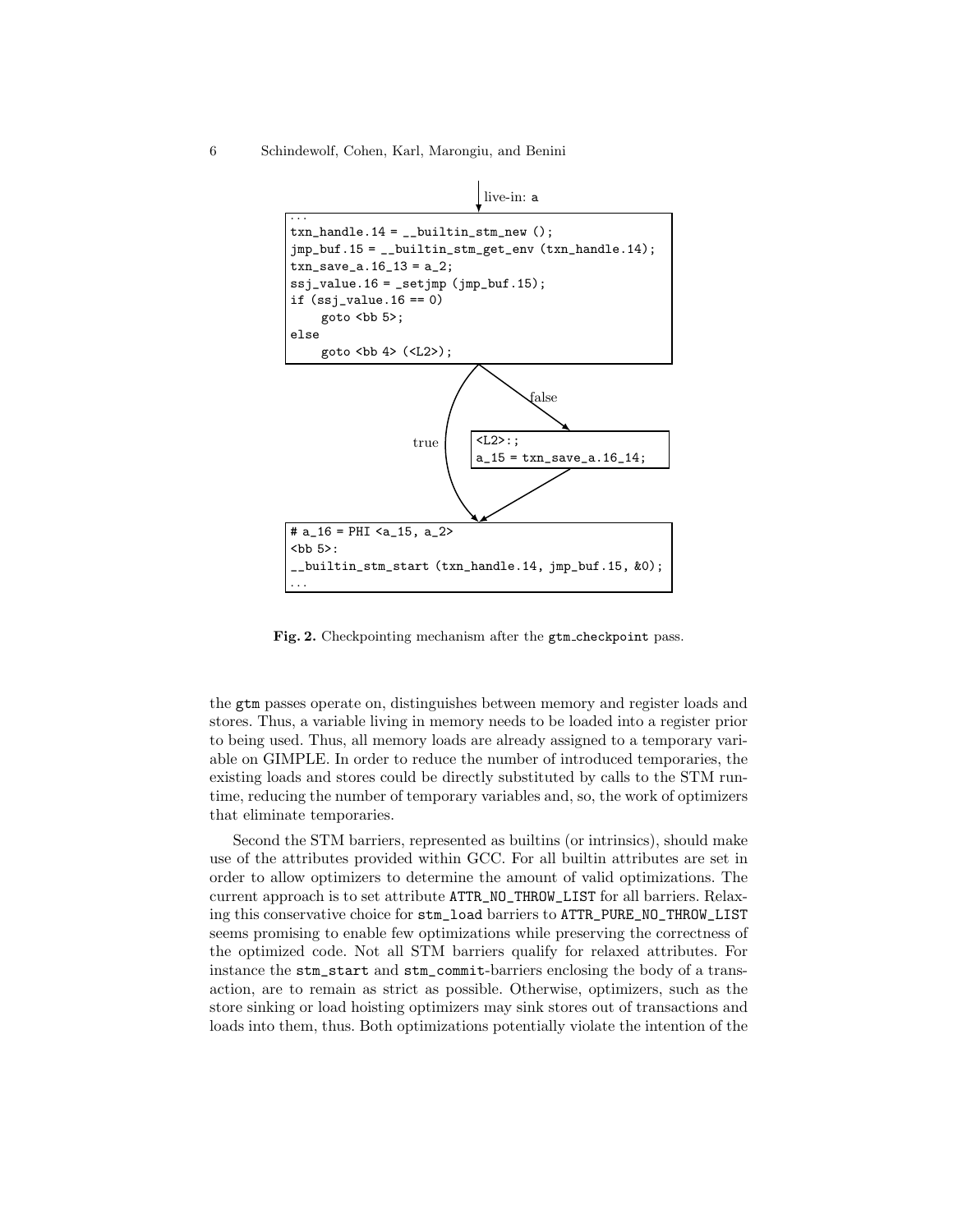programmer and weaken the boundaries set by transactions. Thus, the resulting code would not be correct.

The third and last optimization is to subdivide the passes in order to exploit the optimizations on SSA form. The expansion pass would be split into two phases. The remaining first part would only expand the stm\_start and stm\_commit barriers. Whereas the second part is placed at the end of the SSA optimization passes and introduces the stm\_load and stm\_store barriers. The proposed design utilizes the optimizations on SSA form and respects the properties of transactions.

When transactions occur in OpenMP parallel sections, we may rely on the shared/private clauses to refine the set of variables and locations to be instrumented by memory barriers. This optimization was proposed in previous transactional extensions to OpenMP  $[11, 2]$ , but it may of course be designed as a best-effort enhancement of our language-independent TM design.

Further design and implementation of these optimization is under way in the context of the transactional-memory branch of GCC. This branch initiated from our design, and was opened in October 2008 by Richard Henderson (Red Hat). It uses the same ABI as Intel,<sup>4</sup>, its expansion is implemented as an Inter-Procedural Analysis (IPA) pass, and it relies on the Error Handling of GCC for streamlined checkpointing support and conservative interaction with SSAbased optimizations. It is not yet fully functional, but should subsume our initial implementation by the end of 2008.

## 4 Research Perspectives

This section gives some ideas how potential research is enabled by the support for transactional memory in GCC. The optimistic concurrency exhibited by transactions combined with their guaranteed consistent execution can be exploited to the benefit of many research projects.

Further research may target the optimization of transactional barriers as well as emerging combinations of compiler and run-time support in order to speed up execution time of transactions and investigate trade-offs between compiler and runtime support to implement transactional features. In addition, the current implementation provides the entry point for research concerning the implications from the memory model on transactions with GCC.

The next section shows results demonstrating the potential of combining the automatic parallelization (parloops) pass and the TM infrastructure in GCC. The results show the speedup using transactions compared to synchronization primitives based on (POSIX thread) locks and higher level OpenMP critical sections.

### 4.1 Optimizations and Extensions

Transactional environments require special mechanisms to enable developers to apply common programming patterns. It is the case of the publication and priva-

<sup>4</sup> http://software.intel.com/en-us/articles/intel-c-stm-compiler-prototype-edition-20#ABI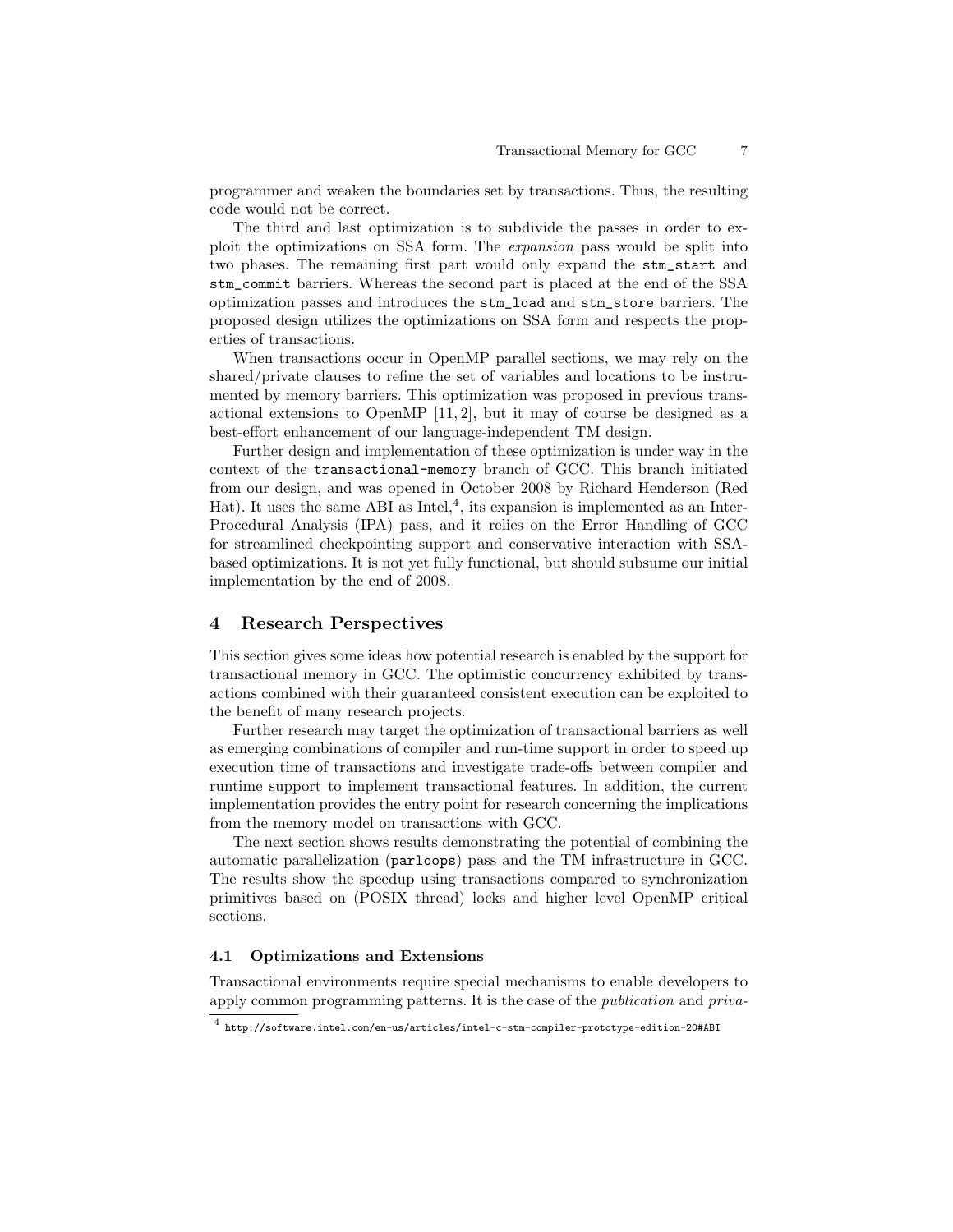tization patterns that frequently arise while programming with locks [10]: they feature concurrent accesses to shared variables inside and outside transactions. The absence of races is guaranteed by the lock semantics and by any weak memory model that subsumes Release Consistency (RC).

Semantical support for these patterns is particularly helpful when transactifying legacy code with non-speculative critical sections. Indeed, weak isolation and weak memory consistency models do not guarantee that such publication and privatization patterns will behave consistently with a lock-based implementation. Current STM designs propose quiescence as the mechanism to solve the problem occuring while one transaction tries to privatize a data member whereas the other tries to write into it [10]. Quiescence enforces an ordering of transactions so that transactions complete in the same order as they started. Besides allowing the programmer to use well known constructs and follow classical programming patterns, this mechanism comes with a significant performance penalty. We believe that further research in this area is inevitable to speed up the execution of transactions while retaining a consistency model compatible with easy transactification of lock-based code — here *single-lock semantics* is sufficient [10].

Calling legacy code from inside transactions constitutes another problem for programming in a transactional environment, because effects of these functions can not be rolled back. The same holds true for system calls. The solution is to let transactions execute in, or transition to, irrevocable mode. The runtime assures that the irrevocable transaction is the only one executing and, thus, can not conflict with other transactions. Hence, the transaction runs to completion. [17] presents possible implementations and applications of irrevocable transactions, whereas [14] also evaluates different optimized strategies to implement irrevocability. Further research concerning irrevocability could benefit from the presented implementation.

Link-Time Optimization (LTO) as well as Just-In-Time (JIT) compilation are well-known compilation approaches that are not yet extensively applied to transactional workloads. The former has a high potential for pointer-analysisbased optimizations (like escape analyses to eliminate unneccessary barriers), while the latter can substiture dynamic code generation and transaction instrumentation rather than static cloning of functions callable from transactions.

## 4.2 Parallelization of Irregular Reductions

Reduction operations are a computational structure frequently found in the core of many irregular numerical applications. A reduction is defined from associative and commutative operators acting on simple variables (scalar reductions) or array elements inside a loop (histogram reductions). If there are no other dependencies but those caused by reductions, the loop can be transformed to be executed fully parallel, since — due to the associativity and commutativity of their operands — iterations of a reduction loop can be reordered without affecting the correctness of the final result.

Currently, the automatic loop parallelization pass in GCC is capable of recognizing scalar reductions. Once the reduction pattern has been detected the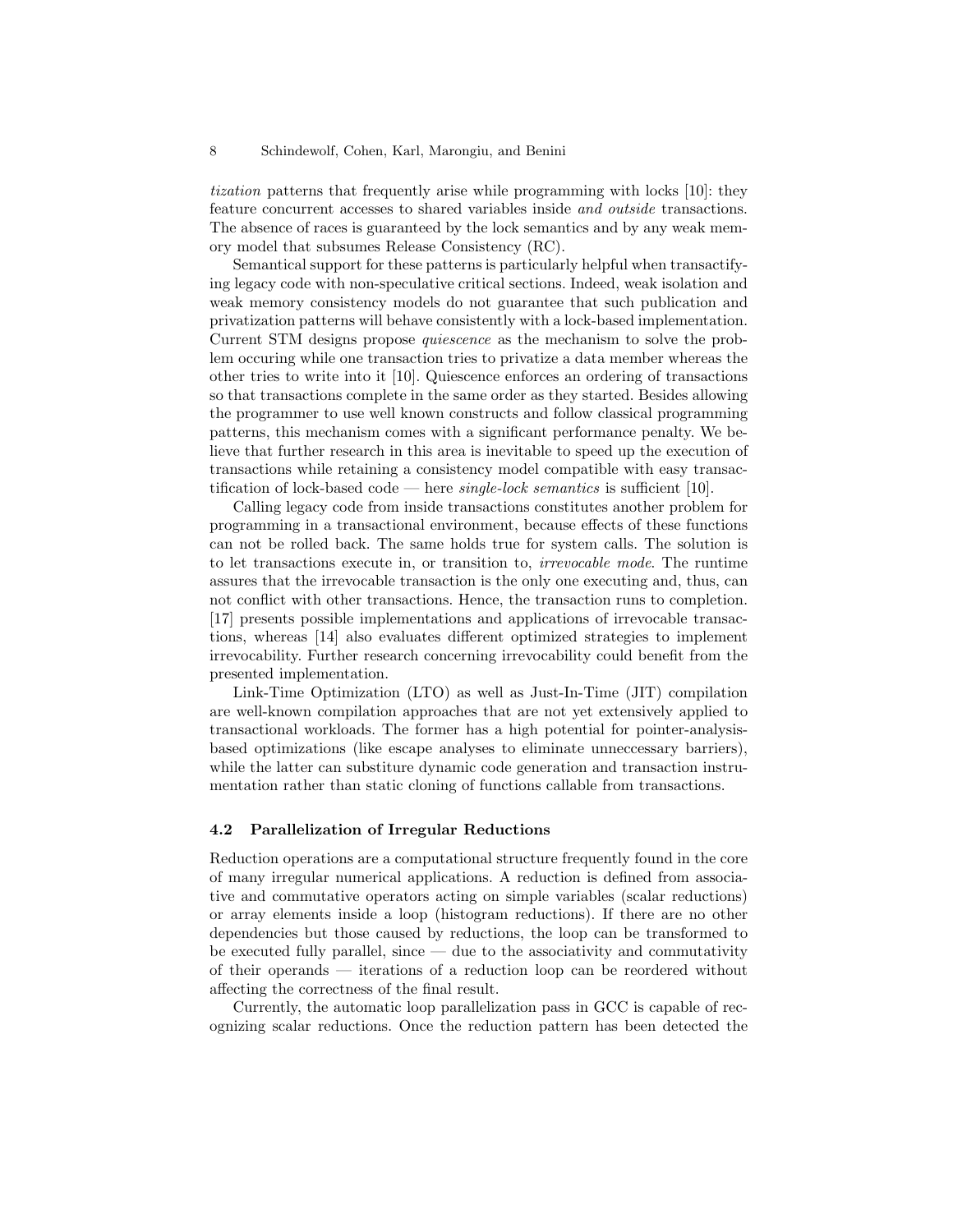code generation step relies on the OpenMP expansion machinery to distribute iterations of the loop into several threads. Reduction parallelization employs a privatization algorithm: the transformed loop has a parallel prefix, where each thread accumulates partial results in local copies of the reduction variable, followed by a cross-thread merging phase in which partial results are combined into the shared (reduction) variable.

The reduction recognition routine in the automatic parallelization pass can be extended to detect sparse reductions. Sparse reductions correspond to inductive dependences on the reduction variable/array that only exists for a fraction of the loop iterations. This is generally the case for moderate-to-large reductions with indirection variables (e.g., histograms), as well as some reductions guarded with data-dependent control flow.

A parallel reduction algorithm has to be chosen for the code generation of sparse reductions. A simple solution is that of enclosing the accesses to the reduction variable/array within a critical section. The main drawback of the typical lock-based implementation of this method is that it exhibits a very high synchronization overhead. We can leverage the infrastructure for transactional memory programming within GCC to devise an alternative approach to reduction parallelization in which we enclose the critical section in an atomic transaction, and let the underlying STM runtime detect and resolve possible conflicting accesses to same array locations. Many scientific and numerical applications operate on large and sparse datasets; they are amenable to transactional parallelization since we can optimistically assume that only few conflicting accesses to the same memory locations will manifest at runtime.

As a motivating example we show here the results of parallelization of a synthetic loop containing a histogram reduction, see Figure 3. To model the effect of varying amount of work besides the reduction within the loop, we employ a WORK section consisting in an additional loop nest which iterations have been parameterized with variable M. This loop only operates on data independent on the reduction operation. Loop iterations are distributed between 4 threads, and we compare three different synchronization schemes, namely locks (pthreads), OpenMP critical directive and transactions. The latter is achieved through the use of the #pragma tm atomic. Calls to the STM library (TinySTM v.0.9.0b1 [15]) for read/write barrier instrumentation and transaction rollback/restart are automatically instantiated by the GTM compiler.

To account for the effect of different degrees of contention we consider histogram creation for two synthetic images: a completely black image (our worst case), and an image with randomly generated pixel values.

We show in Figure 4 the results of the execution of the example loop on a Intel Core 2 Quad CPU (4MB L2 cache). On the X-axis we consider increasing amounts of work in the loop body by increasing the value of the parameter M. On the Y-axis we plot the speedup of the various parallelization schemes against the serial version of the loop.

In the random image there is low contention for array locations, and the performance of the optimistic TM approach is always better than the others. We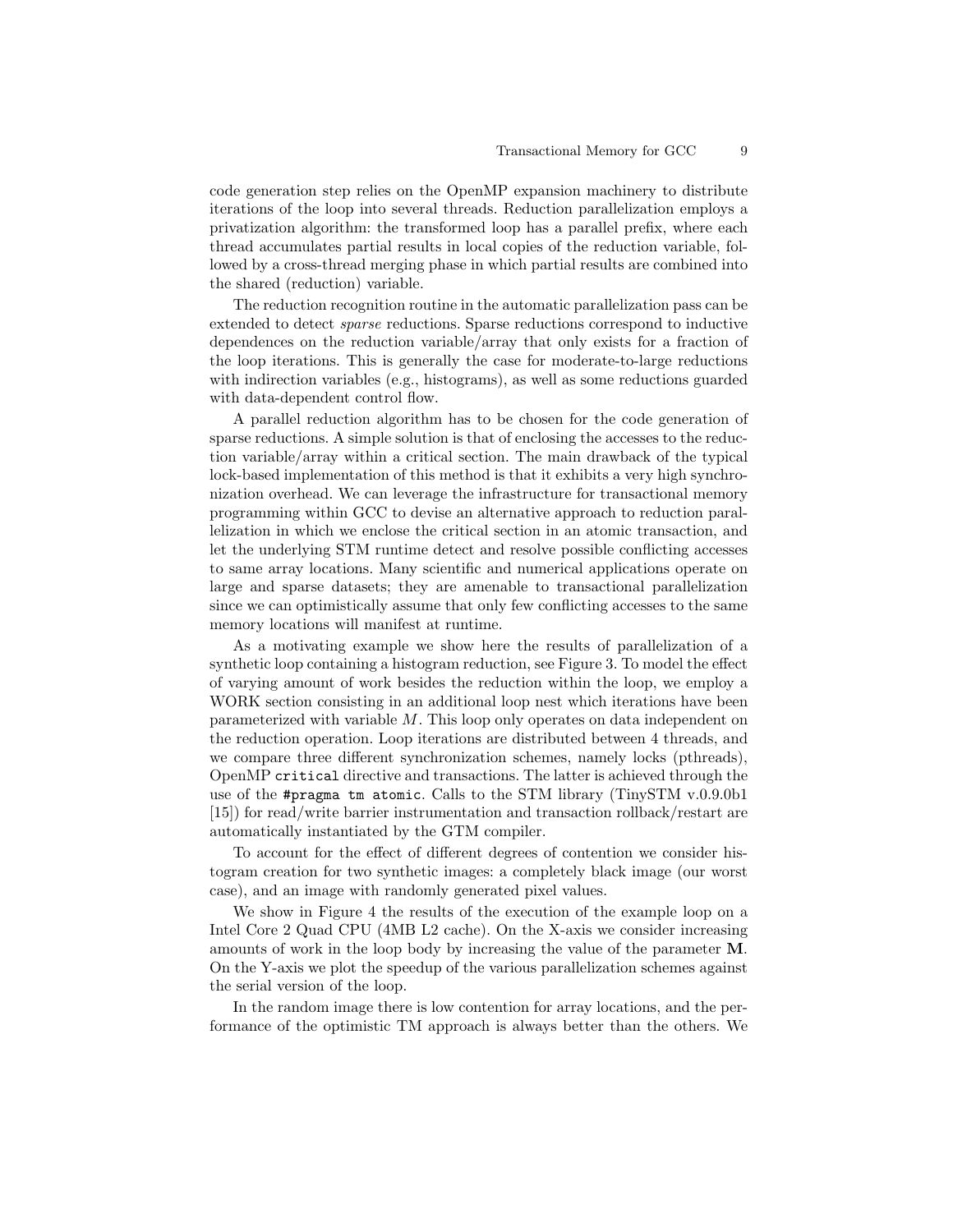```
int image [1024][768];
int main ()
{
  int hist [256];
# pragma omp parallel for
  for (i=0, i<1024; i++)for (j =0; j <768; j ++)
    {
      /* Some reduction - independent
       * work parameterized with M
       */
      WORK ;
      pixval = image[i][j];/* Begin critical section */
      hist [ pixval ]++;
      /* End critical section */
    }
}
```
Fig. 3. Example of reduction

can achieve speedups with this technique even for small values of  $M$ . However, as expected, high contention on array elements has a strong impact on the performance of TM. This can be seen comparing the trend of the TM curve in the two plots, and is justified by the fact that the overhead for frequent transaction rollback and restart is greater than that carried by the locks. Clearly this behavior is also affected by the value of  $M$ . When there is little work besides the reduction in the loop the overhead is predominant for all of the proposed techniques, but in high-contention scenarios TM is the one that is mostly affected by this parameter, not only because it influences the frequency of aborts and rollbacks, but also because the overhead for starting and committing a transaction is not amortized by other computation.

These two factors are directly related to the sparsity of the dataset on which we operate and to the granularity of the transaction, for this reason we consider them as the two main parameters to be investigated in real workloads to discover the boundaries wherein a reduction parallelization algorithm that exploits transactions is successful. First experimental results are encouraging, since they show that adequately tuning these parameters transactional approach to irregular reduction parallelization can bring significant performance improvements with respect to the use of locks.

## 5 Conclusion

We presented a transactional memory extension of the GNU Compiler Collection, and stressed its language-independent and STM-oriented design (yet compatible with hybrid hardware/software implementations). We also highlighted key optimization challenges and opportunities; together with Yoo et al. [18] and the more pessimistic study of Cascaval et al. [3], we stress the importance of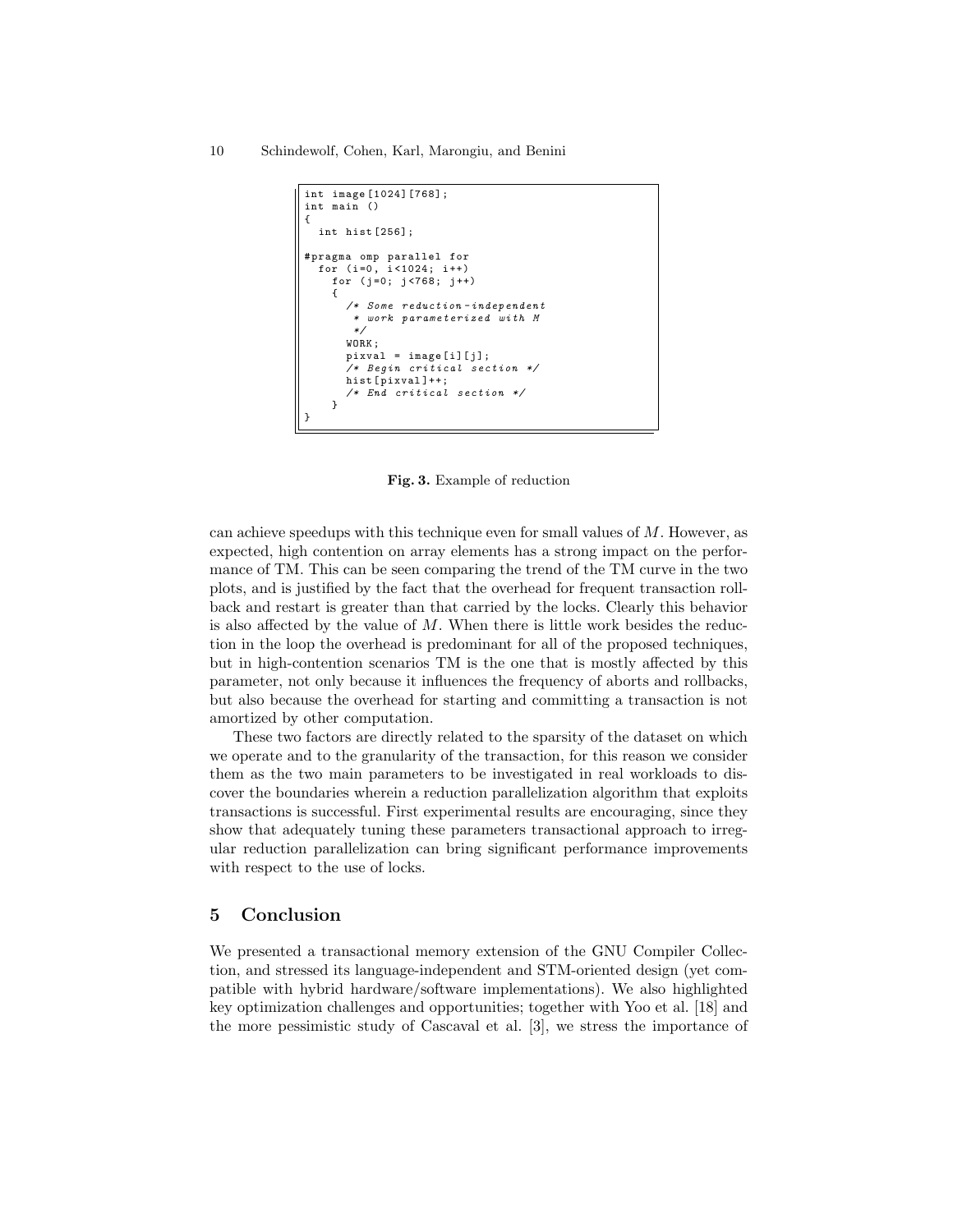

Fig. 4. Performance comparison of transactional and lock-based parallel reductions

compiler and joint language-compiler studies for the future adoption of TM in real world applications. We believe that GCC's infrastructure is well suited to address the 4 main issues identified by Yoo et al. [18]:

- 1. false conflicts;
- 2. over instrumentation;
- 3. quiescence;
- 4. overhead amortization.

We also initiated research towards integrating TM in an enhanced automatic parallelization strategy, where much of its design and implementation can be reused for the parallelization of sparse, generalized reductions. In this context, and together with failure atomicity (explicit abort), TM may also be used as a runtime support for speculative execution.

## References

- 1. Ali-Reza Adl-Tabatabai, Brian T. Lewis, Vijay Menon, Brian R. Murphy, Bratin Saha, and Tatiana Shpeisman. Compiler and runtime support for efficient software transactional memory. In *PLDI'06: Proceedings of the 2006 ACM SIGPLAN conference on Programming language design and implementation*, pages 26–37, New York, NY, USA, 2006. ACM.
- 2. Woongki Baek, Chi Cao Minh, Martin Trautmann, Christos Kozyrakis, and Kunle Olukotun. The OpenTM transactional application programming interface. In *PACT'07: Proceedings of the 16th International Conference on Parallel Architecture and Compilation Techniques*, pages 376–387, Washington, DC, USA, 2007. IEEE Computer Society.
- 3. Calin Cascaval, Colin Blundell, Maged Michael, Harold W. Cain, Peng Wu, Stefanie Chiras, and Siddhartha Chatterjee. Software transactional memory: why is it only a research toy? *Commun. ACM*, 51(11):40–46, 2008.